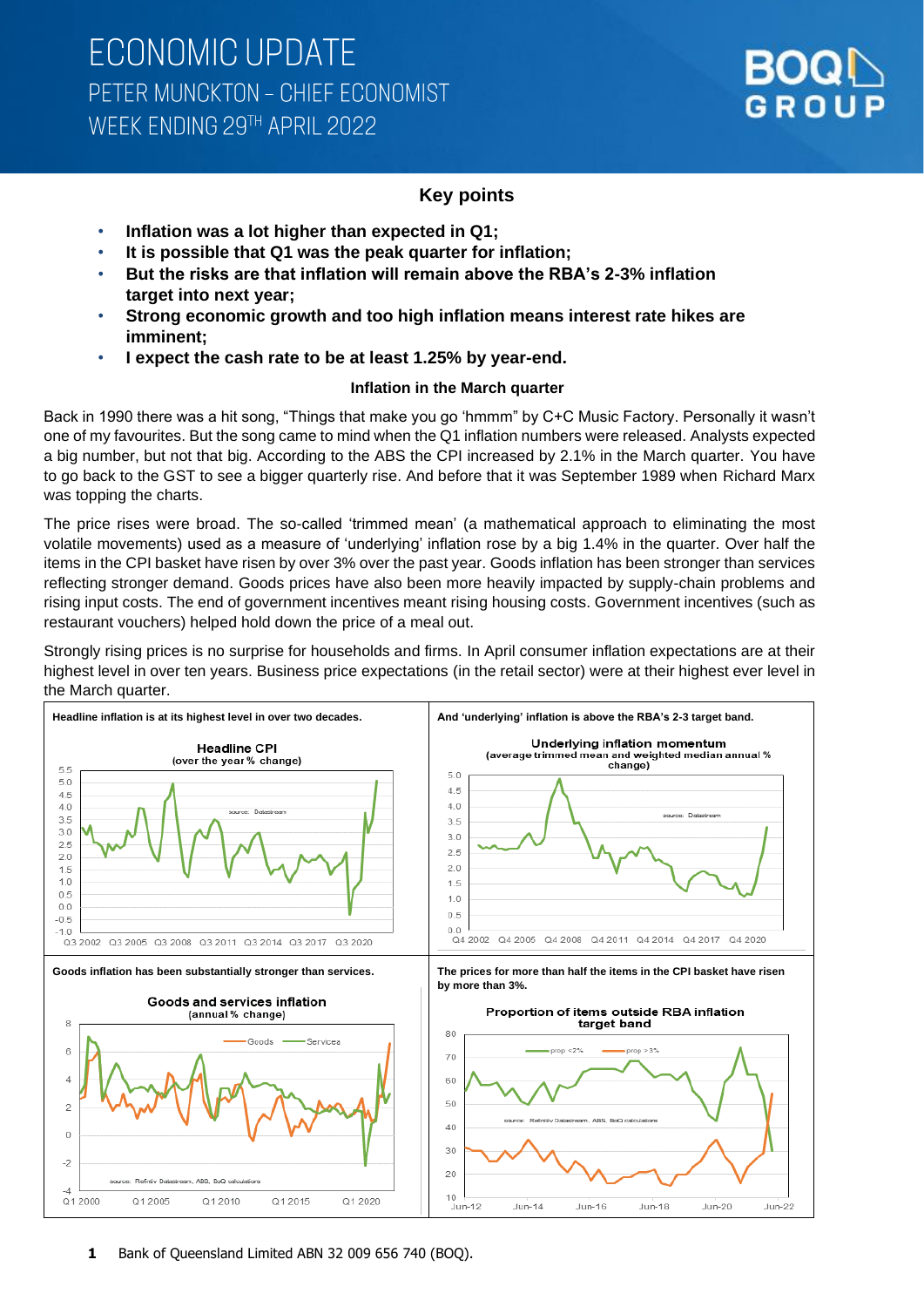



**Strong demand, problems with supply get you higher prices**

It has been a combination of very strong demand and problems with supply that has led to such big price rises. The strength of demand is underlined by an unemployment rate that is near five decade lows and capacity utilisation near record highs. Over COVID demand was particularly strong for goods as consumers trapped at home had both the means and the desire to spend. COVID-related absences meant factories didn't have the workers to produce those goods. Spending more time at home meant less spending on services (going to restaurants, the football and cinemas)

There are signs that spending is slowing on goods and rising on services. Anyone who has recently been to an airport can tell you there are lot more people getting on a plane. Spending on goods is slowing, partly because those dollars are being spent on services and partly because households have bought all the durable goods (such as TV's and washing machines) that they need. Whirlpool (for example) recently indicated that consumer demand for products has started to level out (which may also reflect the impact of higher prices).

The strong demand for goods has meant that firms have substantially run down their stocks and led to a big strong demand from firms to boost inventory. Low stock levels has meant delays in delivering goods. For example, website pricemycar.com.au indicated that in March the average time for a delivery of a new car was a bit over 4 months (a lot of people I ask believe the delivery time is up to one up to one year).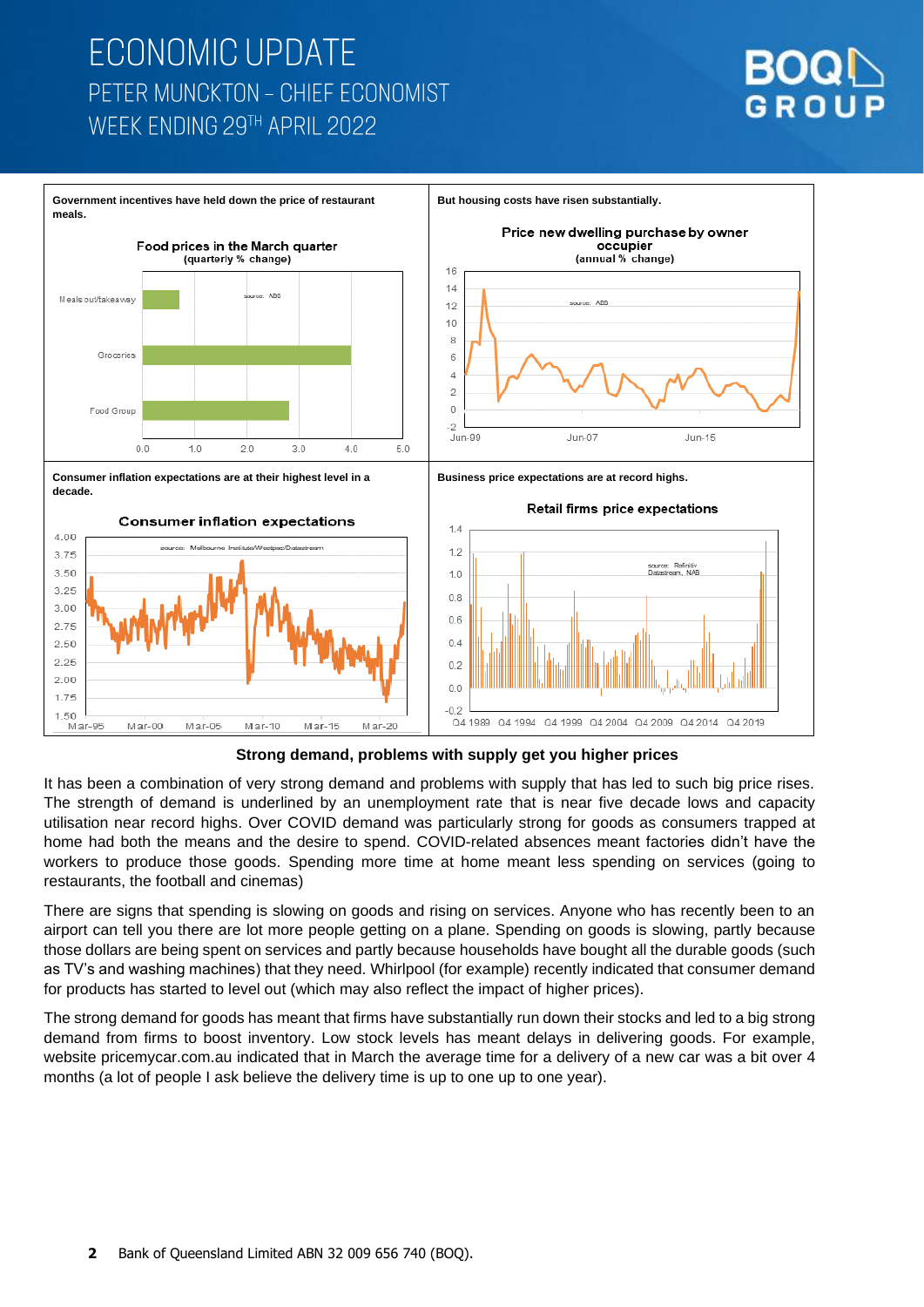



The supply-chain problems have started to ease. The backlog of orders has begun to be run down as the number of new orders slows and more workers return to work. The backlog of orders is still big though and with capacity utilisation already high will take some time to be reduced back towards more normal levels. The possibility of rolling lockdowns in China as they battle COVID and a lengthy Russia-Ukraine War could mean that global supply chain problems could last at least through for much of this year.

The most significant ongoing issue will be a lack of workers. The relaxation of regulations should mean that COVID will have a gradually diminishing impact upon worker availability. But indicators such as job ads and vacancies point to ongoing very strong demand for labour. Slow population growth has meant that the supply of workers has been unable to keep up. Already larger firms in particular are reporting concerns about higher wages. Hopefully rising immigration numbers will help. But increasing labour costs are likely to intensify in coming months.

Finally, while commodity prices may have hit their high from the Russia-Ukraine crisis substantial declines are unlikely for some time reflecting strong demand and years of under investment in many areas of energy.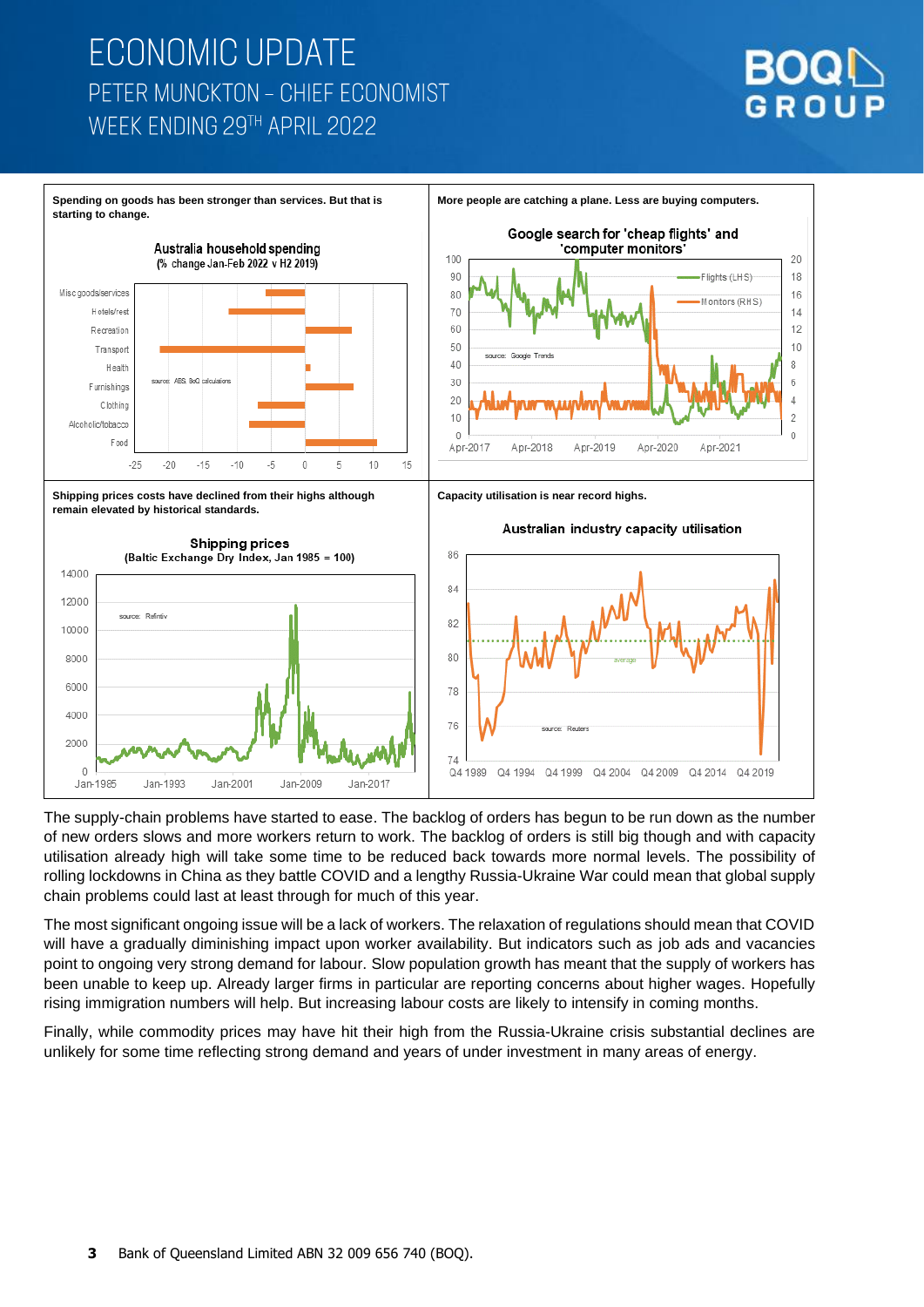



**Inflation and interest rate outlook**

There is a good chance that the March quarter was the peak in quarterly inflation. Oil prices have fallen from their peak post the Russia-Ukraine crisis and the Federal Government has (temporarily) reduced taxes on fuel. The result is likely to be lower petrol prices in the June quarter.

But as noted supply constraints are likely to be around for much of this year and a significant decline in commodity prices is unlikely. This means that there will still be delays in getting goods for some time and input costs are unlikely to decline substantially. Firms' are also likely to be confronted with rising labour costs (particularly in the services sector). In a recent ABS survey over 20% of firms indicated they experienced costs rising to a great extent. With demand still strong more firms are likely to pass on more of these costs onto customers. That means inflation forecasts for 2023 might be too low.

All of this means that interest rates will need to go up and go up soon. Post the Q1 CPI number financial markets had priced in a very high chance of a move 0.15 percentage point move in May. There is a strong economic case that the RBA should have already moved. But it not yet clear whether the RBA has seen enough evidence that wages growth has got to a level that ensures that inflation will stay sustainably within the 2-3% target. The RBA may also feel nervous about raising interest rates during an election campaign. There has been discussion as to whether the first rate hike will be 0.15 or 0.4 percentage points. Given that there has been no rate rise since 2011 a cautious first move is likely to be more appropriate.

The more important issue is that the first move is unlikely to be the last. There will almost certainly be a number of rate hikes over the second half of the year. I think the cash rate will end the year at 1.25%. At the time of writing financial markets had far more aggressive thoughts at 2.50%.

Who is right will depend upon how the economic growth and inflation picture evolves over the remainder of the year. Already some in financial markets think there is a chance of an economic slowdown in 2024 reflecting COVID developments in China, slowing growth in new orders and the impact of higher interest rates and less supportive fiscal policy. I believe that concerns about economic growth will mean the RBA will not be as aggressive as financial market forecasts. But if inflation expectations or wages growth head too high over the next 12-18 months the RBA may not have much choice but to follow the more aggressive rate hike path suggested by current financial market pricing.